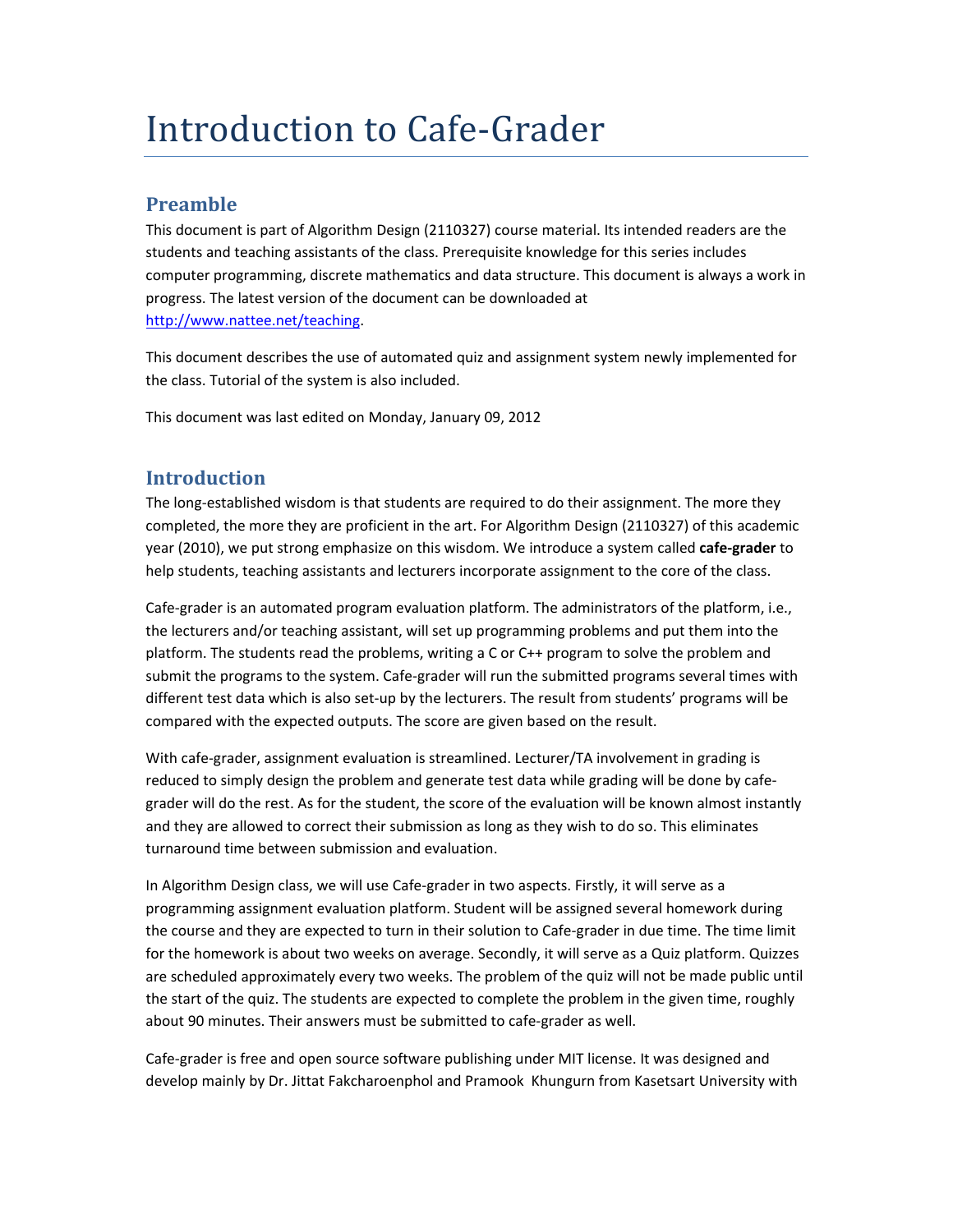some additional contributors. The web‐based frontend uses Ruby on Rails framework while the backend is written in Ruby gluing the sandbox system written in C.

#### **Usage Overview**

The students use cafe‐grader in two aspects: 1) as homework platform and 2) as quiz platform. In both aspects, there are three common use cases listed as follows.

- 1) Task submission: This is the most important task. The users will submit their works to the system and wait for the scoring of their works.
- 2) Score report: Users can check whether their submission is correct, i.e., received full mark in the evaluation. Scoring is made almost instantly after the users submit their works.
- 3) Program Testing: Users can use testing system to test their works in the environment of the system.

These use cases require that the user must log-in to the system. The username and password will be given to the student few weeks before the start of the semester. These use cases is the same for both assignment and quiz aspect. The following sections describe how assignment (homework) and quiz are handled in the class.

#### **Homework Procedure**

Roughly every two weeks, homework will be posted in the website. Exact schedule can be found in the course syllabus available at http://www.nattee.net/teaching. The homework is given as a PDF document describing the problem that the students should write a program to solve as well as the format of input and output. Usually, the program is required to read input from the keyboard and display the output to the screen. (In java, this means that you should get your input from System.in and display output to System.out. In C and C++, this could be done by scanf and printf.)

When the students complete their programs, they should log in to Cafe-grader and submit their work to the system. The students must specify the problem that they are trying to solve. After submission, they should check their score. If there are some mistakes in the program, the system will report that something is wrong. The student is encouraged to fix their program and re‐submit it. It is expected that the student should try their best to get the perfect score on every assignments.

Usually, all assignments are due within two weeks after it is assigned. The students can submit their work anytime and can submit as many times as they want until the last minute. After that, the system will refuse to accept any more submission.

Discussion is encouraged. The student should share their idea and help each other in solving the problem. There is only one exception. Do not copy the work of the other. Remember that all your submission history is store in the system and it is constantly revised by teaching assistants and lecturers. Cheating and copying means penalty.

#### **Quiz Procedure**

Similar to the homework procedure, the student are required to read the published problem and write a program to solve the problem and submit it to the system. The only different is time limit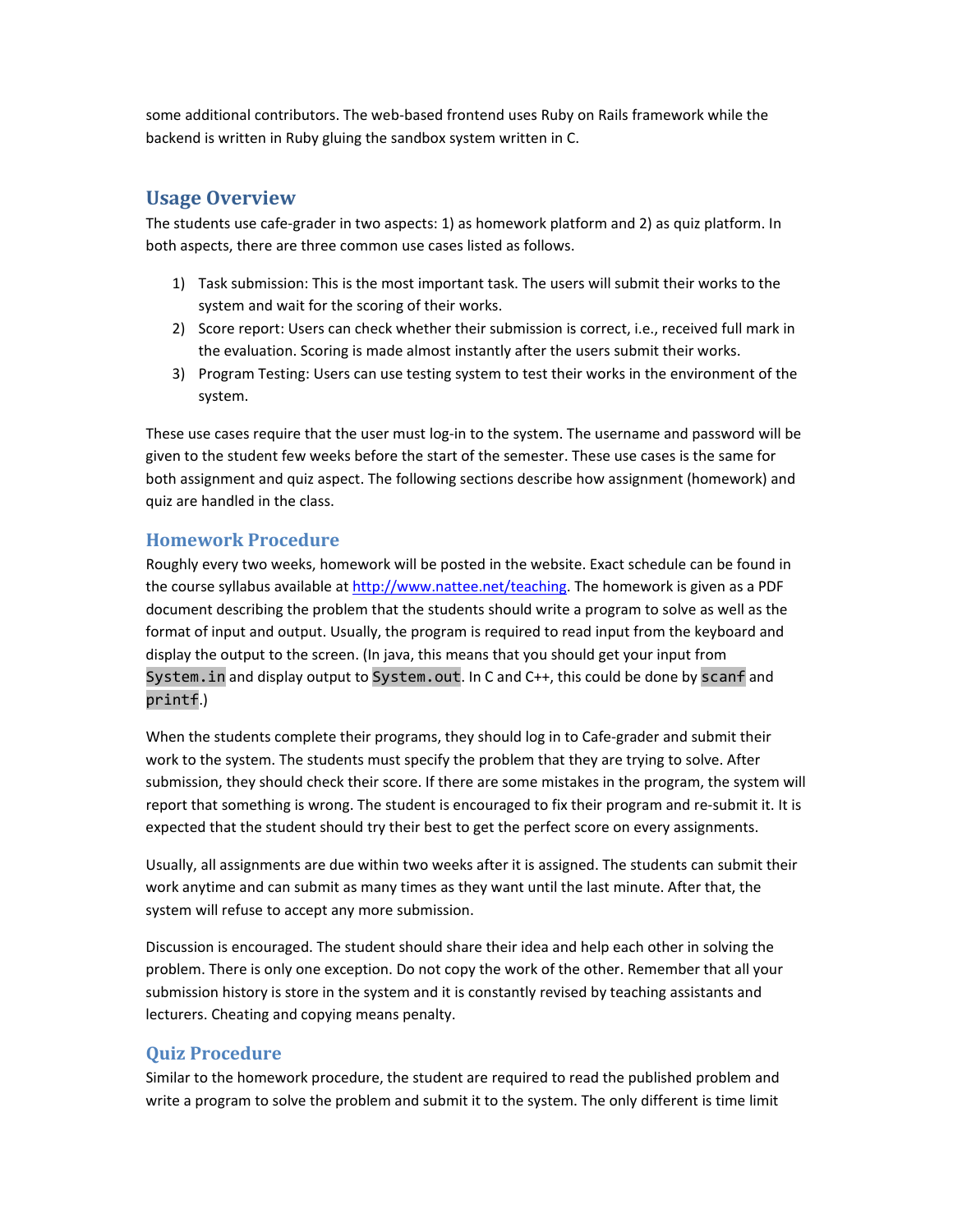and proctoring system. Quiz will be done in the computer classroom with TA and lecturers standing as proctors. Discussion is prohibited and cheating is under zero-tolerance. The problem of the quiz will be available only when the quiz starts and submission is available in the classroom only. This means that there are about 90 minutes time slot for solving the quiz.

The students can re-submit their work as many times as they wish during these 90 minutes. Scoring is also made available immediately after submission as well.

## **Tutorial**

A step-by-step tutorial for homework procedure is presented in this section. In this tutorial, we use demo problems that already have solutions. Please see homework labeled hw00a, hw00b and hw00c in http://www.nattee.net/2110327/2553-a. Let us consider the first one (hw00a) for our tutorial.

Homework hw00a is a very simple one. It simply asks the reader to write a hello world application. The solution of the problem, which is a C++ source code, is also given in the same page. This source code is what the reader should submit to cafe-grader system.

We will not go into the detail of hw00a. The reader is referred to Lab document number 1 of the academic year 2009, available at http://www.nattee.net/2110327/2552-a, for a very brief introduction to C++ and the IDE and also the solution to hw00a and hw00b. We simply assume that the reader has finished the homework and has the source code for the problem already. The next section describes program submission and score checking. This covers use case 1) and 2).

### **Program Submission**

1. The first step is to log in to the system. Point a web browser to

http://www.nattee.net/grader as indicated in the figure. Enter username and password and then press login button.

| Delicious<br>Edit<br>Higtory<br>View | Bookmarks<br>Tools                    | Help                                  |                              |   |
|--------------------------------------|---------------------------------------|---------------------------------------|------------------------------|---|
| $C \times \Omega$<br>$\rightarrow -$ | <b>HIM</b><br>$\sqrt{2}$<br>$\bullet$ | http://isl2.cp.eng.chula.ac.th/grader | ☆                            | £ |
| Grader                               | a<br>$\phi$                           |                                       |                              |   |
|                                      |                                       |                                       |                              |   |
| Grader System [2110327 Algo Design]  |                                       |                                       |                              |   |
|                                      |                                       |                                       | ทำโจทย์กันเถอะพากเรา         |   |
|                                      |                                       |                                       | กรุณา login เพื่อเข้าสู่ระบบ |   |
|                                      |                                       |                                       | ชื่อเข้าใช้ระบบ<br>nattee    |   |
|                                      |                                       |                                       | (login):<br>รหัสผ่าน: •••    |   |
|                                      |                                       | เข้าใช้ระบบ                           |                              |   |
|                                      |                                       |                                       |                              |   |

2. The main screen will appear. This screen is used to submit a program as well as to check the score on each problem. We will submit a source code for homework hw00a. The name of the homework is "Hello, world!" so we choose "Hello, world!" from the problem dropdown list.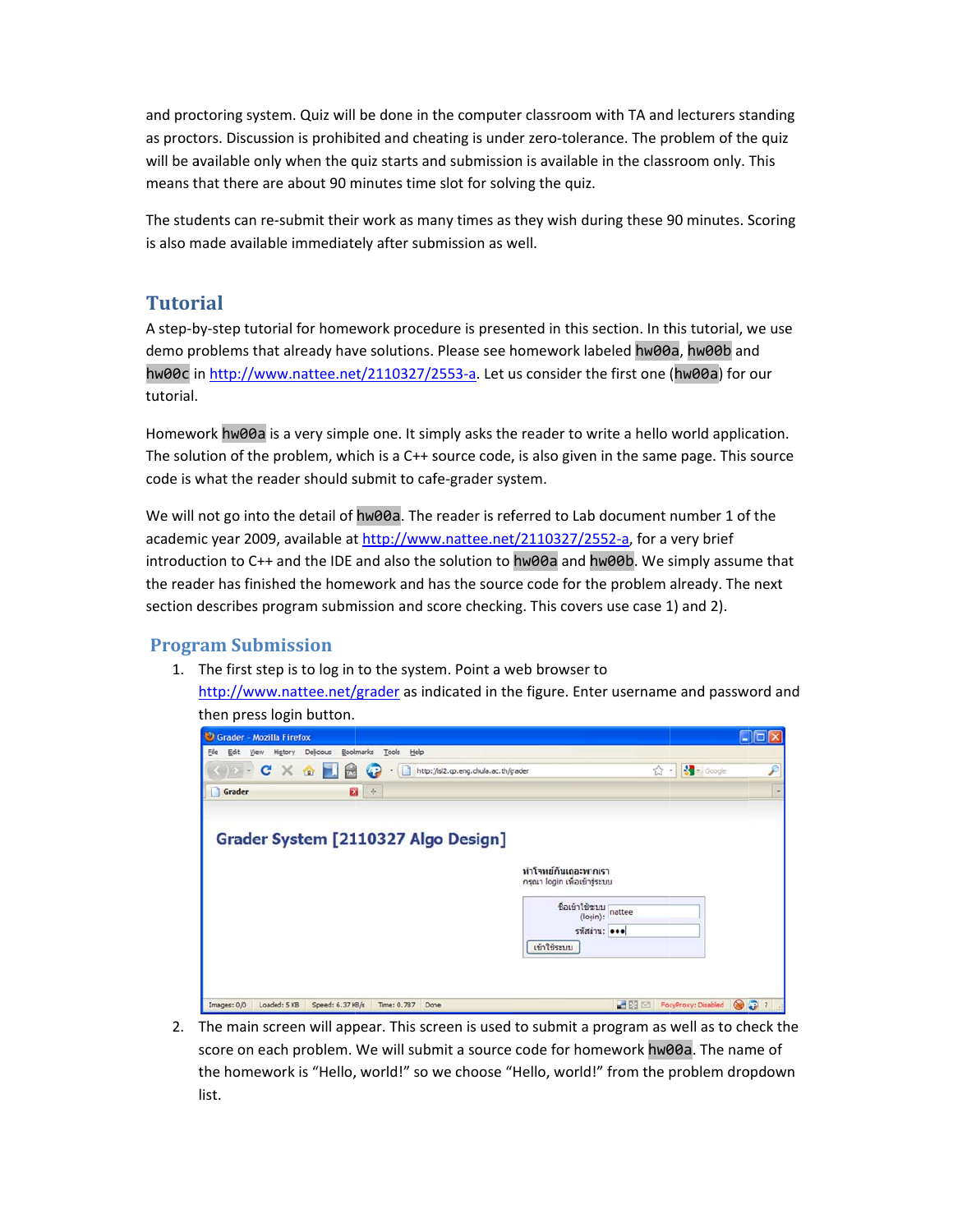|                         | $-C \times 2$<br>Œ                                     |                 | http://isl2.cp.eng.chula.ac.th/grader/main/list |
|-------------------------|--------------------------------------------------------|-----------------|-------------------------------------------------|
| Grader                  | $\mathbf{g}_i$<br>$\sigma_{\rm c}^2$                   |                 |                                                 |
|                         |                                                        |                 | [หน้าหลัก] [ข้อความ] [โจทย์] [โป                |
| <b>Nattee Niparnan</b>  |                                                        |                 |                                                 |
|                         | เวลาปัจจุบันคือ 18:06:59                               |                 |                                                 |
|                         |                                                        |                 |                                                 |
|                         | Problem: ระบทีทั่วโปรแกรมแล้ว<br>File:<br>$\checkmark$ |                 | Erowse.<br>Submit                               |
|                         | าะบทีทั่วโปรแกรมแล้ว                                   |                 |                                                 |
|                         | Hello, world!                                          |                 |                                                 |
|                         | <b>Fibonacci Number</b>                                | $#$ of $sub(s)$ | <b>Results</b>                                  |
|                         | Hello, wurder (Hwood_Hellow Month) [anu]               | $\bf{0}$        | u                                               |
| $\mathbf{1}$            |                                                        | $\bf{0}$        | ٠                                               |
| $\overline{2}$          | Fibonacci Number (hw00b_fibo)                          |                 | ä,                                              |
| $\overline{\mathbf{3}}$ | TEXTDRAW: Box (hw00c_drawbox)                          | $\bf{0}$        |                                                 |
|                         |                                                        |                 |                                                 |

3. Click browse and select file containing the solution to the problem and then click submit.

|                | Nattee Niparnan<br>เวลาปัจจุบันคือ 18:06:59 |                                 |                          | [หน้าหลัก] [ข้อความ] [โจทย์] [โปร |  |
|----------------|---------------------------------------------|---------------------------------|--------------------------|-----------------------------------|--|
|                | Problem: Hello, world!                      | V File: le\Desktop\solution.cpp |                          | Browse<br>Submit                  |  |
|                |                                             |                                 |                          |                                   |  |
|                | Tasks                                       | $#$ of $sub(s)$                 | <b>Results</b>           |                                   |  |
|                | Helio, world! (hw00a_helloworld) [anu]      | $\ddot{\phantom{0}}$            | ٠                        |                                   |  |
| $\overline{2}$ | Fibonacci Number (hw00b_fibo)               | $\theta$                        | $\overline{\phantom{a}}$ |                                   |  |

- 4. The screen will display submission time and the number of submission will be increased by one.
- 5. Wait a few seconds. The system usually takes around 10 seconds to evaluate each submission. This means that if there are 100 concurrent submissions, the last one will be evaluated around 15 minutes later. In most case, half a minute is suffice. Click refresh on the browser. The main screen will show the evaluation result.

| <b>Nattee Niparnan</b><br>เวลาปัจจุบันคือ 18:14:43 |               |                                                                                           |
|----------------------------------------------------|---------------|-------------------------------------------------------------------------------------------|
| Problem: ระบุที่หัวโปรแกรมแล้ว v File:             |               | Browse.<br>Submit                                                                         |
|                                                    |               |                                                                                           |
| <b>Tasks</b>                                       | $#$ of sub(s) | <b>Results</b>                                                                            |
| Hello, world! (hw00a_helloworld) [anu]             |               | ิตรวจเมื่อเวลา 18:13:15, คะแนน: 100 [ P ]   [ผลคอมไหล์]   [ต้นฉบับ]   [การส่งครั้งอื่น ๆ] |
| Fibonacci Number (hw00b_fibo)                      | 0             | $\overline{\phantom{a}}$                                                                  |

- 6. The result is given as a score and a result of each test data. The full score for each problem will always be 100. If the score of 100 is shown, it means that the submission is correct. After the score, result of each test data is shown. The string "[ P ]" means that the submission "pass" one t test data.
- 7. Let us assume that the submitted program contains error, i.e., it could not be compiled by the grader. For this particular homework, let us edit the "printf" function to simply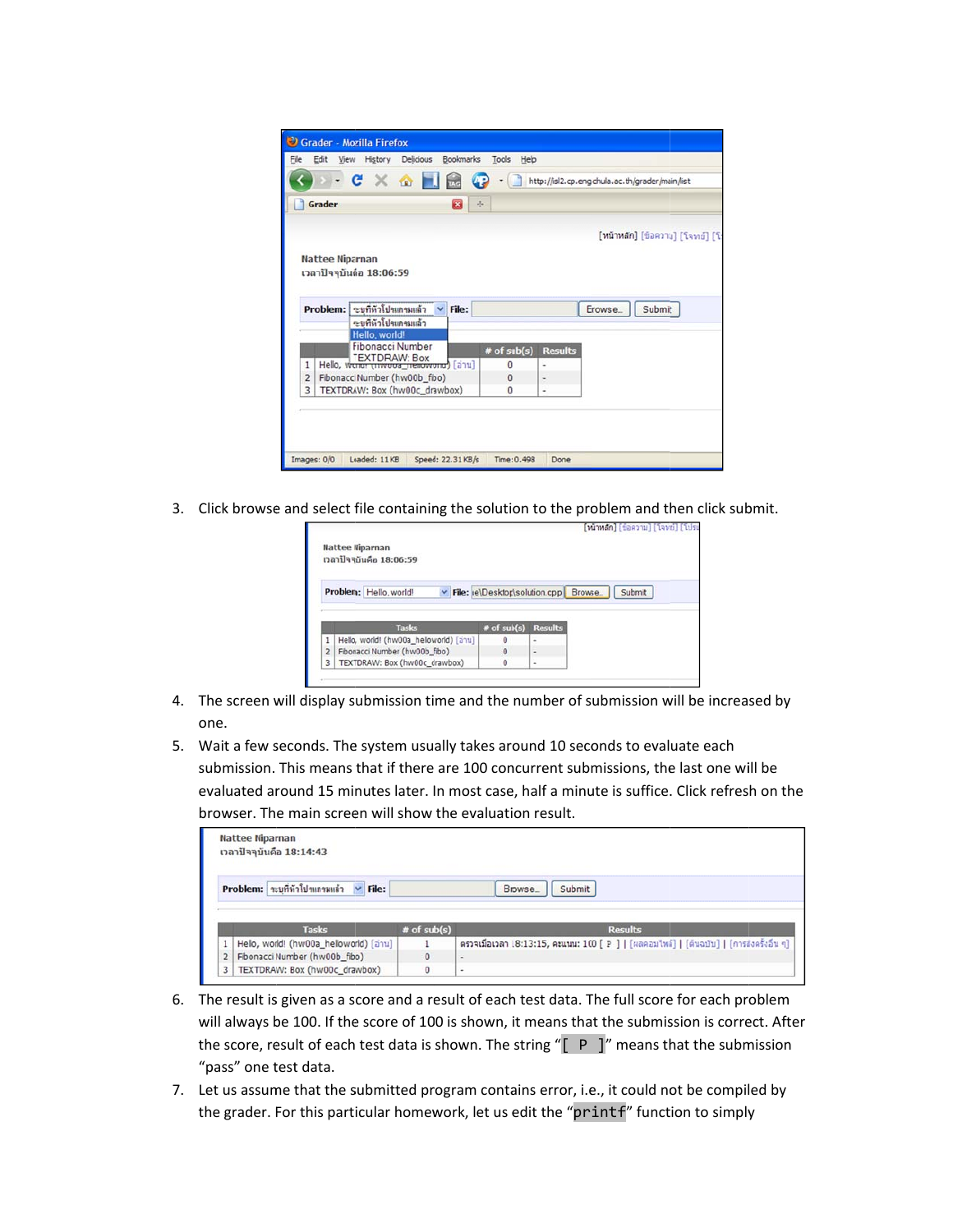"print" (with no f at the end). This will cause compilation error. The result will be listed as "[compilation error]" indicating that cafe-grader cannot compile the submitted program.

| Browse_<br>File:<br>Submit |               |                                                                                                        |  |  |  |
|----------------------------|---------------|--------------------------------------------------------------------------------------------------------|--|--|--|
|                            | $*$ of sub(s) | <b>Results</b>                                                                                         |  |  |  |
| [anu] (loworld             |               | ตรวจเมื่อเวลา 18:20:57, คะแนน: O [ compilation error ]   [ผลคอมไหล์]   [ต้นฉบับ]   [การส่งครั้งอื่น ๆ] |  |  |  |
| b_fibo)                    | 0             | $\,$                                                                                                   |  |  |  |
| c_drawbox)                 |               | $\tilde{\phantom{a}}$                                                                                  |  |  |  |

8. Clicking on "compilation result" (ผลคอมไพล์) will display the compilation error message. The

reader can use this to fix the source code.



9. The reader should fix the source code back to the original version and then resubmit it to the system. Also, let us submit all other solutions for hw00b and hw00c as well, the solution can also be found at http://www.nattee.net/2110327/2553-a. After submission, the main screen should be as follow.

| <b>Tasks</b>                               | $*$ of sub(s) | <b>Results</b>                                                        |
|--------------------------------------------|---------------|-----------------------------------------------------------------------|
| 1   Hello, world! (hw00a_helloworld) [anu] |               | ิตรวจเมื่อเวลา 18:29:42, คะแนน: 100 [ P ]   [ผลคอมใหล่]   [ต้นฉบับ]   |
| 2 Fibonacci Number (hw00b_fibo)            |               | ตรวจเมื่อเวลา 18:29:16, คะแนน: 100 [ PPPPPPPP ]   [ผลคอมไพล์]   [ตั   |
| 3   TEXTDRAW: Box (hw00c_drawbox)          |               | ิตรวจเมื่อเวลา 18:29:31, คะแนน: 100 [ PPPPP ]   [ผลคอมใหล่]   [ต้นฉบั |

It can be seen that the test results are different amongst the three problems. The number of letter 'P' indicates the number of test data. In the third problem (hw00c), there are five test cases and thus "[PPPPP]" indicates that this submission passes all test cases. This results in full 100 marks for the problem.

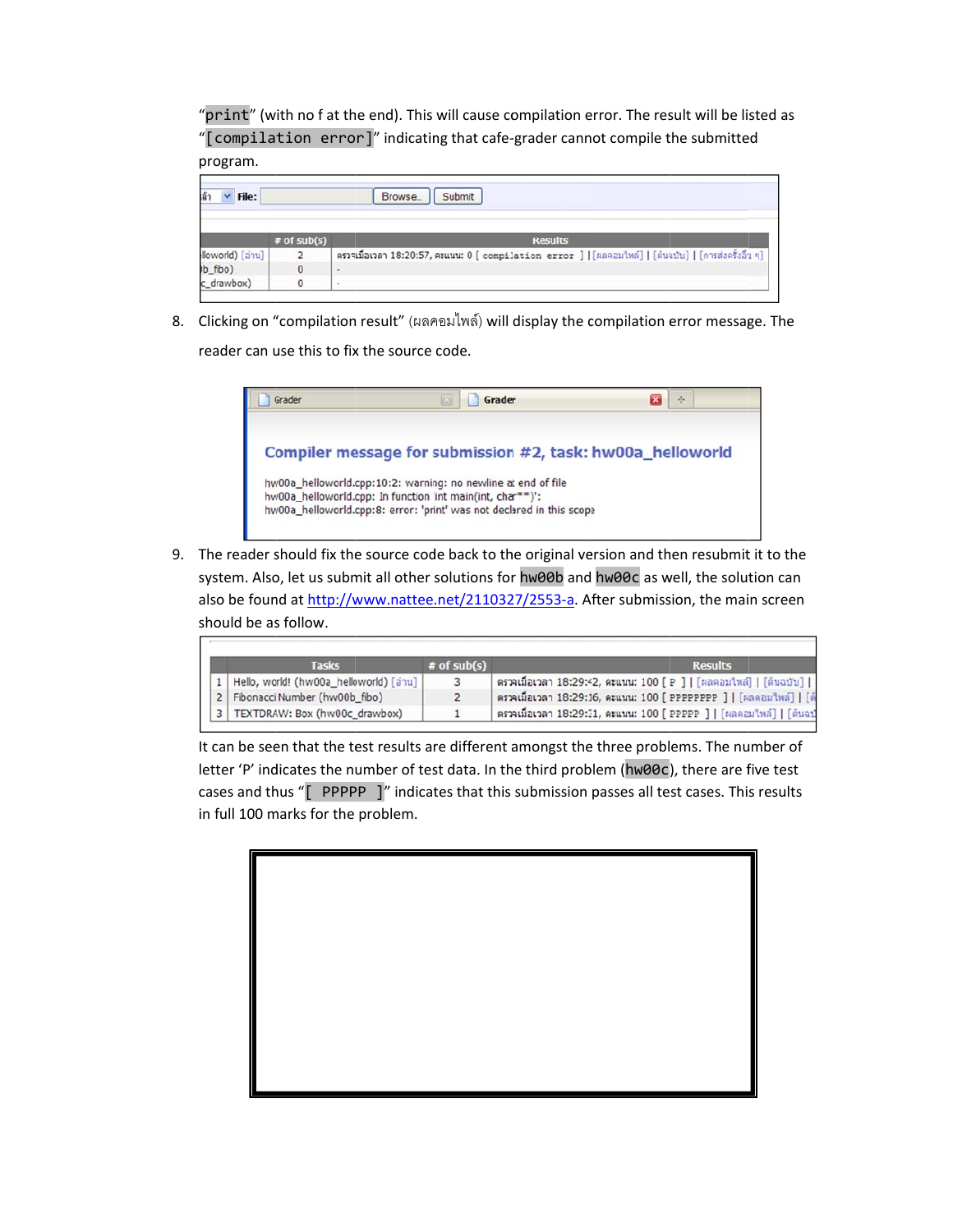#### **Test Environment**

Cafe-grader runs under Linux. In most case, it behaves exactly the same as in windows. Sometime, it is not the same. This is especially true when the problem limits the memory usable by the program. The students can test their program under the grading environment by using the "test interface" (ทดสอบโปรแกรม) screen. This is use case 3) described above.

In this screen, a student can select the submitted program by choosing the problem and submission number. A student must also provide input to the program. The system will run the submitted program with the provided input and then give the result back to the student. The student can check the output produced by the submitted program under grader environment.



# **Useful tips**

These are common tips in writing a program for submission to cafe-grader.